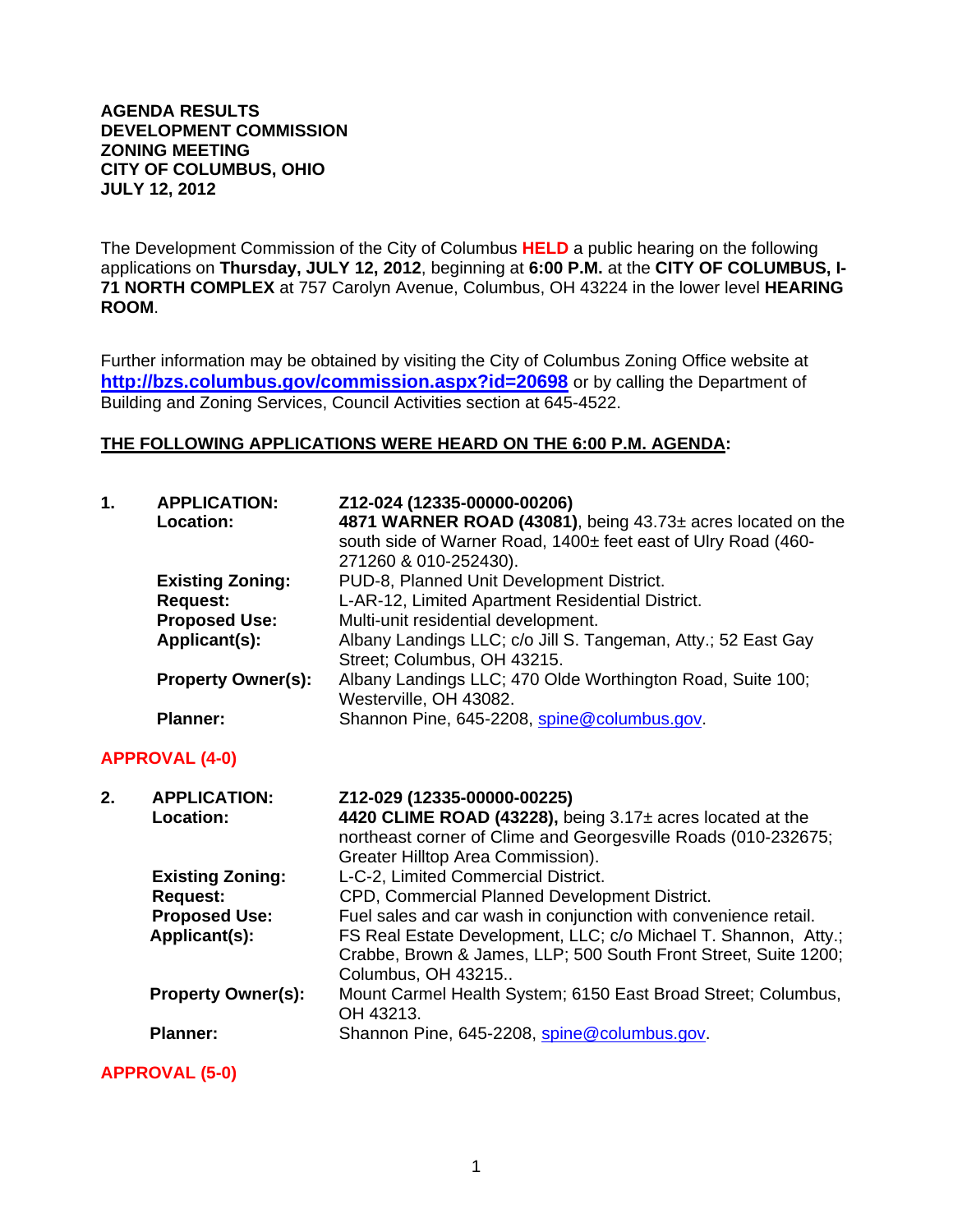| 3. | <b>APPLICATION:</b><br><b>Location:</b> | Z12-032 (12335-00000-00228)<br>435 HUTCHINSON AVENUE (43235), being 2.8± acres located on<br>the south side of Hutchinson Avenue, 900± feet east of High<br>Cross Boulevard (610-201410). |
|----|-----------------------------------------|-------------------------------------------------------------------------------------------------------------------------------------------------------------------------------------------|
|    | <b>Existing Zoning:</b>                 | CPD, Commercial Planned Development District.                                                                                                                                             |
|    | <b>Request:</b>                         | L-C-4, Limited Commercial District.                                                                                                                                                       |
|    | <b>Proposed Use:</b>                    | Commercial development.                                                                                                                                                                   |
|    | Applicant(s):                           | The Ellis Company; c/o Jeffrey L. Brown, Atty.; Smith & Hale, LLC;                                                                                                                        |
|    |                                         | 37 West Broad Street, Suite 725; Columbus, OH 43215.                                                                                                                                      |
|    | <b>Property Owner(s):</b>               | Pontifical College Josephinum; 7625 North High Street; Columbus,                                                                                                                          |
|    |                                         | Ohio 43235.                                                                                                                                                                               |
|    | <b>Planner:</b>                         | Shannon Pine; 645-2208; spine@columbus.gov.                                                                                                                                               |

## **APPROVAL (6-0)**

| 4. | <b>APPLICATION:</b><br>Location: | Z12-031 (12335-00000-00227)<br>5335 NORTH HAMILTON ROAD (43230), being 6.7± acres<br>located on the west side North Hamilton Road, 590± feet north of<br>Thompson Road. (010-237830). |
|----|----------------------------------|---------------------------------------------------------------------------------------------------------------------------------------------------------------------------------------|
|    | <b>Existing Zoning:</b>          | L-M, Limited Manufacturing and R, Rural Districts.                                                                                                                                    |
|    | <b>Request:</b>                  | L-M, Limited Manufacturing District.                                                                                                                                                  |
|    | <b>Proposed Use:</b>             | Self Storage                                                                                                                                                                          |
|    | Applicant(s):                    | Cardinal Self Storage LLC; c/o Jeffrey L. Brown & David L. Hodge,<br>Attys.; Smith and Hale; 37 West Broad Street, Suite 725;<br>Columbus, OH 43215.                                  |
|    | <b>Property Owner(s):</b>        | Southland Self Storage; 1301 Dublin Road, Suite 200; Dublin, OH<br>43215                                                                                                              |
|    | <b>Planner:</b>                  | Dana Hitt, 645-2395; dahitt@columbus.gov                                                                                                                                              |

## **APPROVAL (6-0)**

| 5. | <b>APPLICATION:</b><br>Location: | Z12-030 (12335-00000-00226)<br>1155 BONHAM AVENUE (43211), being 0.40± acres located on<br>the south side Bonham Avenue, at the southern terminus of Dolle<br>Avenue. (010-026860, South Linden Area Commission). |
|----|----------------------------------|-------------------------------------------------------------------------------------------------------------------------------------------------------------------------------------------------------------------|
|    | <b>Existing Zoning:</b>          | R-4, Residential District.                                                                                                                                                                                        |
|    | <b>Request:</b>                  | M, Manufacturing District.                                                                                                                                                                                        |
|    | <b>Proposed Use:</b>             | Concrete salvage use.                                                                                                                                                                                             |
|    | Applicant(s):                    | Dwight Bailey; 982 Hill Road North; Pickerington, OH 43147.                                                                                                                                                       |
|    | <b>Property Owner(s):</b>        | Phil-Ro Land Co LLC; 999 Bonham Avenue; Columbus, OH 43211                                                                                                                                                        |
|    | <b>Planner:</b>                  | Dana Hitt, 645-2395; dahitt@columbus.gov                                                                                                                                                                          |

## **APPROVAL (6-0)**